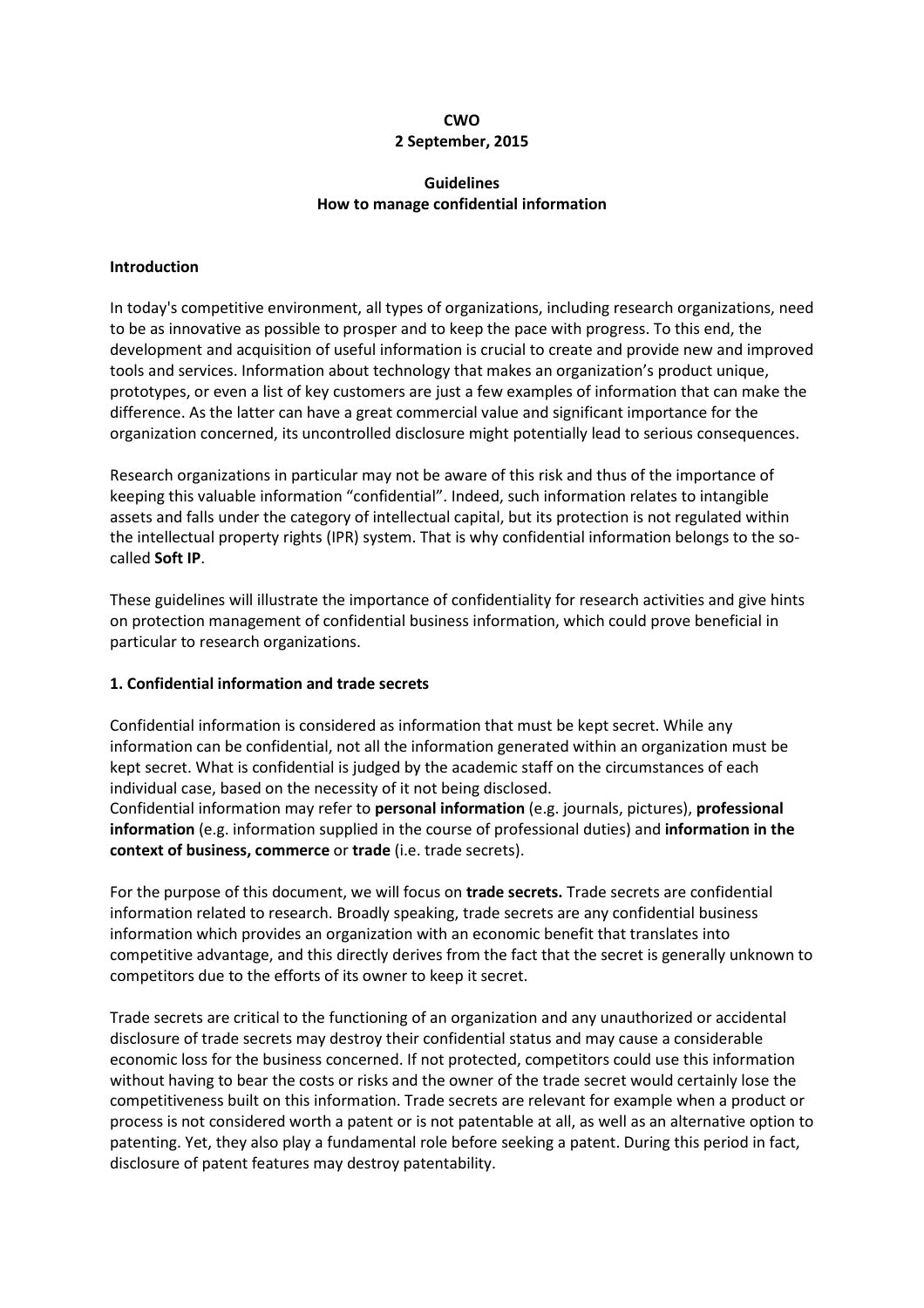T**rade secrets require an appropriate internal management program.** Any researcher should put in place a safeguard system within its organization for protection of trade secrets to be effective. This would require **goodwill** and **maintenance,** which in some cases is the most fruitful IP protection. Indeed, a trade secret offers a **broader scope of protection** than other forms of IPR as, once the very low requirements are met, any information related to technology, design, art, marketing, idea, concept and so forth, can be protected. Moreover, trade secrets are **much cheaper** than IPR as they need no registration or any official procedure to be protected and, most importantly, as long as secrecy is kept they are **effective without time limits**. Therefore, the term of protection can be perpetual as regards trade secrets.

## **2. How to assess a trade secret**

For information to be legally protected as a trade secret it must:

- Be unknown to the circles that normally deal with that kind of information;
- Confer some sort of economic benefit because it is secret;
- Be the result of reasonable efforts to maintain its secrecy.

In deciding what's confidential, look at:

- $\triangleright$  the extent to which the information is known externally
- $\triangleright$  the extent to which the information is known by employees and others involved
- $\triangleright$  the value of the information to competitors
- $\triangleright$  the amount of effort or money expended in developing the information
- $\triangleright$  the ease or difficulty with which the information could be properly acquired or duplicated by others

Some information qualifying as a trade secret:

- -Information relating to formulas, patterns, devices or other compilation of information that is used for a considerable period of time (e.g. Coca-Cola recipe);
- -Technical information used in the manufacturing process for production of goods, including software used for various purposes (e.g. the ZARA's IT system to shorten the production cycle);
- -Marketing, export or sales strategies, or a method of bookkeeping or other management routines or procedures (e.g. list of key suppliers and/or buyers).
- -Other information may include financial information (e.g. business plans, purchase prices of key raw materials, list of key customers, product specifications, test data, technical drawings or sketches, engineering specifications, contents of workbooks, the salary structure, any kind of agreement, promotional or marketing material under development).

### **3. Trade secrets protection management**

### **3.1. Identification of trade secrets**

To start with, a strategic assessment of the organization's valuable research information is a prerequisite to set a protection program. To identify trade secrets, two fundamental questions should be asked:

# **Does the information bring any economic benefit to my organization?**

# **Would its leak hurt my activities?**

Define as much as possible the type of information that you are trying to protect! If you decide to have a confidentiality policy, you need to specify exactly what you're protecting and what you consider confidential in order to prevent current or former employees from later claiming that they did not realize that the information they were using, sharing, etc., was protected.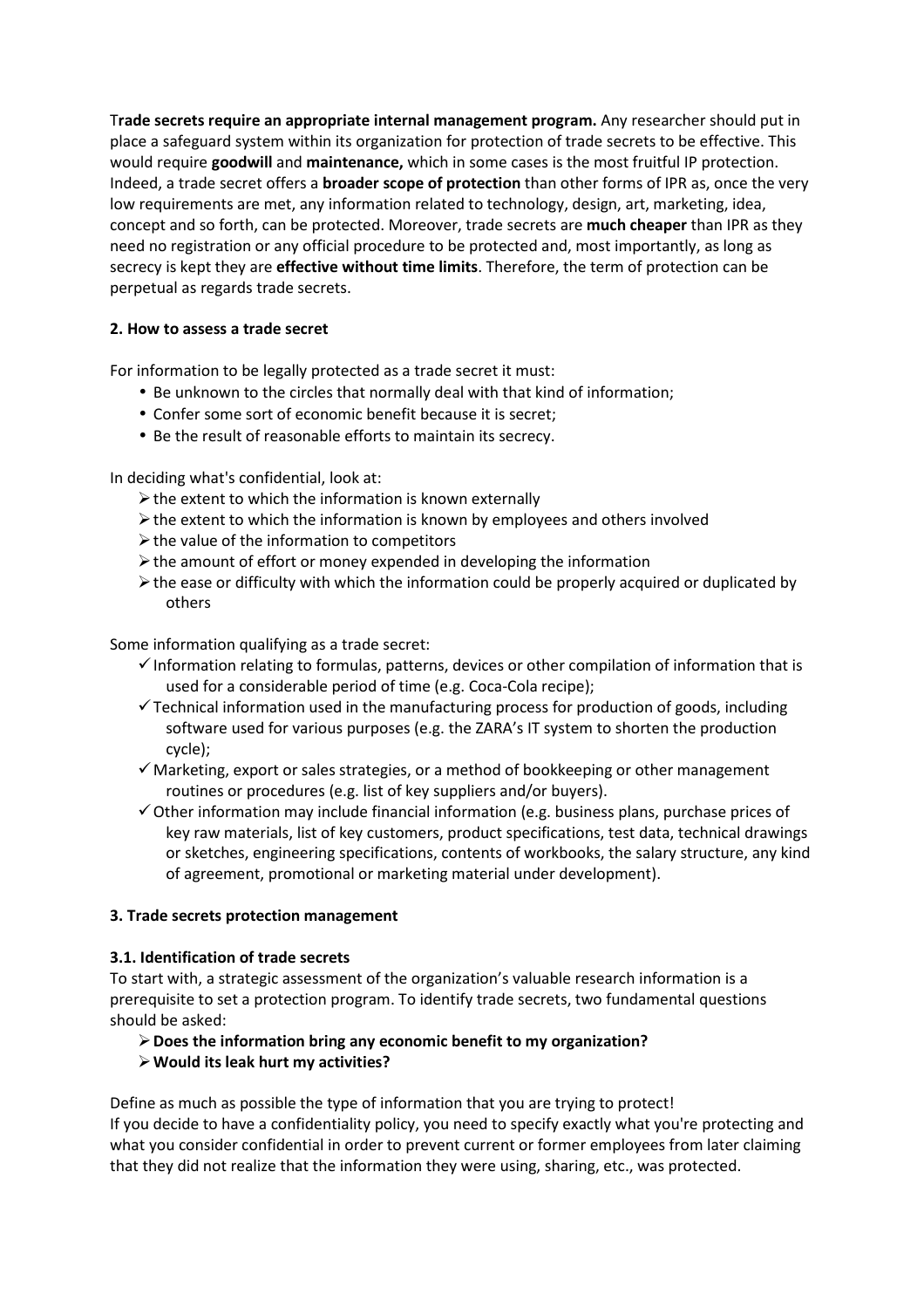Making a list of all this information and organizing it into different sections, depending on its value, will help to understand the type of measures to take for its protection to be effective. Once academic staff of a department has evaluated that its activity relies on an amount of valuable know-how, it should set a protection policy to provide clarity (particularly to its employees) on all the aspects that need to be addressed. It is very important to define how information should be revealed and how it can be shared within and outside the department. It is also advisable to provide a list of the information not covered by confidentiality.

# **3.2. Safe handling, storage and disposal of confidential information**

See Annex 1

# **3.3. Employee awareness**

To avoid your business or research strategy being disrupted, employees should be aware of the organization's security policy and their duty with regard to confidentiality, as well as the consequences of a breach of such duty.

# *3.3.1. Employee training*

**Employee education** is fundamental to handling trade secrets. Training on information security allows the establishment of a culture of information security within the organization and is perhaps the most profitable aspect of confidentiality management.

# *3.3.2. Non-disclosure clauses*

Although in most EU countries it is not necessary to sign a separate confidentiality agreement due to the national labor laws that require a confidentiality duty on the employees, it is highly recommended that strong contractual provisions be foreseen. This is the case of **non-disclosure clauses** within employment contracts that oblige employees not to use trade secrets acquired in the course of the employment.

Confidentiality clauses should clearly state:

- $\triangleright$  The information to which the obligations apply;
- $\triangleright$  The specific obligations and restrictions imposed on the recipient;
- $\triangleright$  The consequences of breach of confidentiality;
- $\triangleright$  The obligations to be applied after termination of their employment with the organization.

# *3.3.3. Non-compete agreements*

Employees leaving the organization are a source of expertise (i.e. knowledge, skills, and experience) acquired therein. While the latter cannot be restricted, signing **non-compete agreements** would ensure that trade secrets acquired during the employees' duties are safeguarded for a certain period of time after their departure. More precisely, these agreements would require a former employee not to work for a direct competitor up to the time when the secret information loses its inherent value to the business.

# **3.3.4. Document marking**

Although employees are under a confidentiality obligation**, marking documents** can prove to be crucial by allowing employees to properly treat the documentation, avoiding incurring liability, and mainly by making sure that information are handled in a confidential manner.

There are different ways for marking trade secret information. Some of them are:

- $\checkmark$  CONFIDENTIAL
- -THIRD PARTY CONFIDENTIAL
- -MAKE NO COPIES
- $\checkmark$  distribution limited to \_\_\_\_
- -COVERED BY A NON-DISCLOSURE AGREEMENT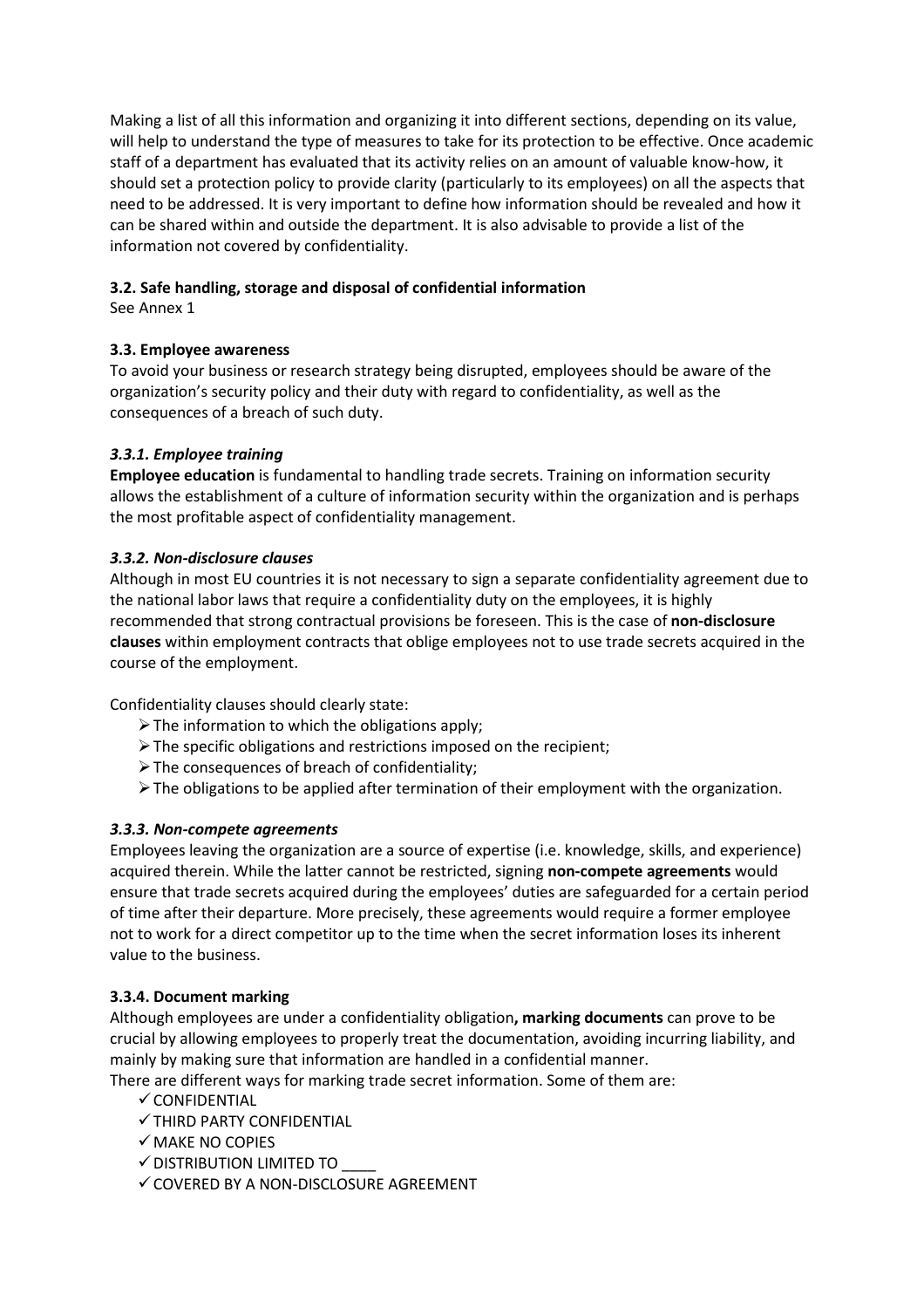Each of them can be further classified as CRITICAL, MAXIMUM, MEDIUM, and MINIMUM

## **3.4. Partner commitment - Non-Disclosure Agreements (NDA)**

When revealing sensitive information to a partner, the fact of simply attaching a confidentiality notice to the communication does not automatically create an obligation on the receiving party. The best approach to keep confidential information away from competitors is indeed to make your partners sign a Non-Disclosure Agreement (NDA). Thanks to these contracts, the recipient will be impeded in disclosing trade secrets and if a disclosure occurred, it would be liable to breach of contract and likely to be subject to financial penalties.

Since research and business information may represent a dominant factor in making prospective partners decide whether to start a new relationship, NDAs are extremely useful before disclosing any valuable information during partnership negotiations such as licensing and joint ventures.

## **4. Steps to manage confidential information**

## **4.1. Identify valuable business information.**

### See chapter 2

Tip: Narrow down the information as much as possible.

Limiting the amount and providing a good description of the sensitive information will increase the likelihood of adequate compliance. It is, for example, much easier to protect a specific sequence than a complete thesis.

Keep in mind that recent policy measures are stimulating Open Science, Open Research, and Freedom of information for Government and Public institutes. Further tightening can be expected.

### *Open Science (Open Access)*

*Science and research have always been open, but some of the processes for producing research and disseminating its results are not.* 

*The global shift towards giving free online access (open access) to the results of publicly-funded research (publications and data) has been a core strategy in the European Commission to improve knowledge circulation and thus innovation. It is illustrated in particular by the general principle for open access to scientific publications in Horizon 2020 and the pilot for research data. It is now widely recognized that making research results more accessible to all societal actors contributes to better and more efficient science, and to innovation in the public and private sectors. In 2012, via a Recommendation, the European Commission encouraged all EU Member States to put publicly-funded research results in the public sphere in order to strengthen science and the knowledge-based economy.*

*The European Commission is now moving beyond open access towards the more inclusive area of open science. Elements of open science will gradually feed into the shaping of a policy for Responsible Research and Innovation and will contribute to the realization of the European Research Area and the Innovation Union, the two main flagship initiatives for research and innovation.* 

### **4.2. Design a protection management policy.**

See Annex 1 (Best practices for dealing with confidential data) See Annex 2 (Best practices Masterproef)

**4.3. Decide who needs to deal with the information (need to know, not nice to know).** 

Staff, students (internal, exchange), partners (internal, external)

Make sure that the necessary agreements with involved stakeholders are completed.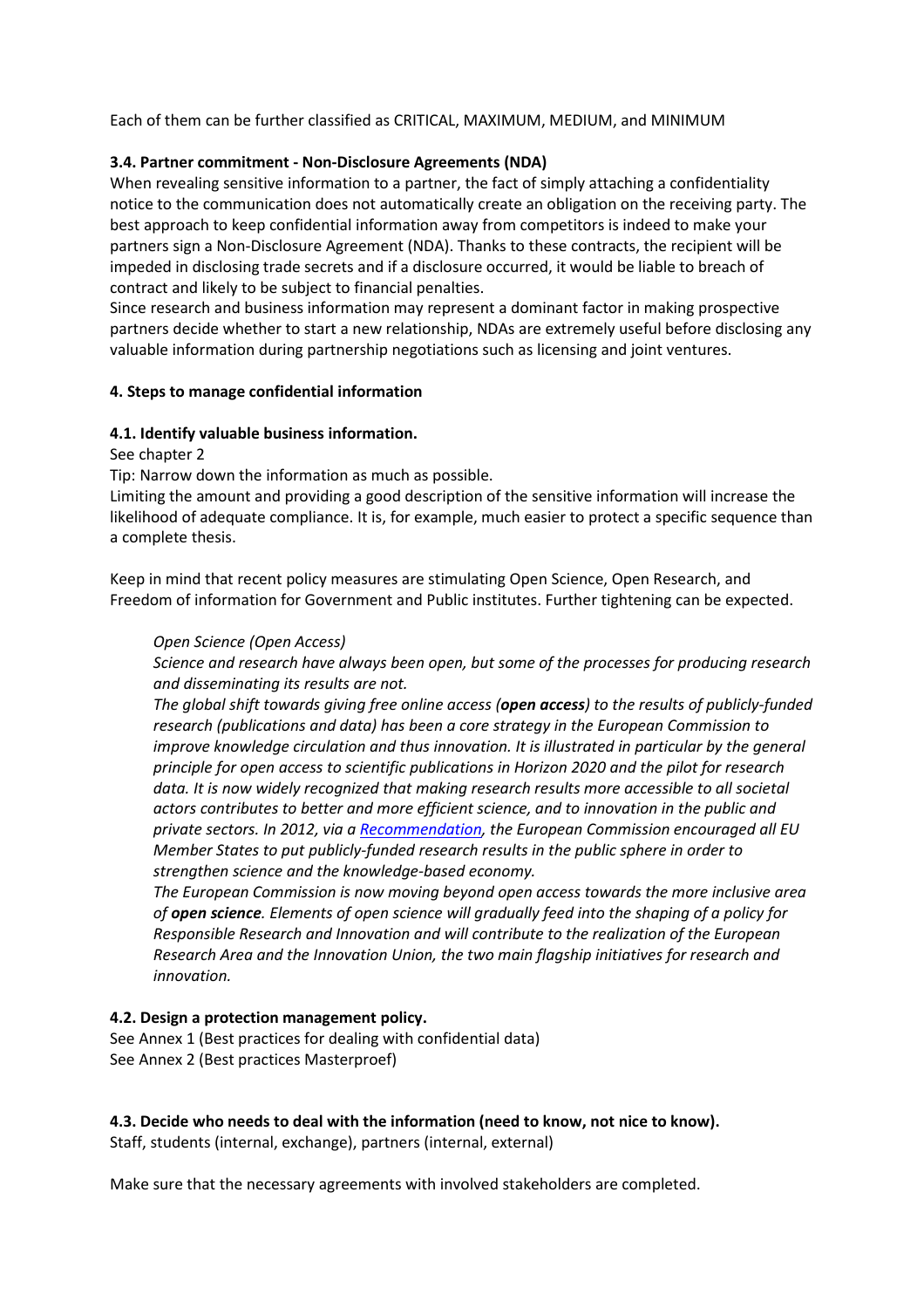- -Non-disclosure agreement: http://www.techtransfer.ugent.be/en/support-foracademics/legal-support
- -Overeenkomst Masterproef: http://www.ugent.be/nl/onderzoek/maatschappij/overeenkomstmasterproef.pdf
- -Overeenkomst masterproef voor gaststudenten: https://www.ugent.be/student/nl/administratie/inschrijven/gaststudentugent/gaststudent masterproef.pdf
- -Master dissertation contract: http://www.ugent.be/nl/onderzoek/maatschappij/masterdissertationcontract.pdf
- -Eenzijdige vertrouwelijkheidsverklaring student: http://www.ugent.be/nl/onderzoek/maatschappij/eenzijdigeverklaring.pdf
- -Unilateral declaration student: http://www.ugent.be/nl/onderzoek/maatschappij/masterdissertationcontract.pdf
- **4.4. Provide training to involved stakeholders to ensure compliance.**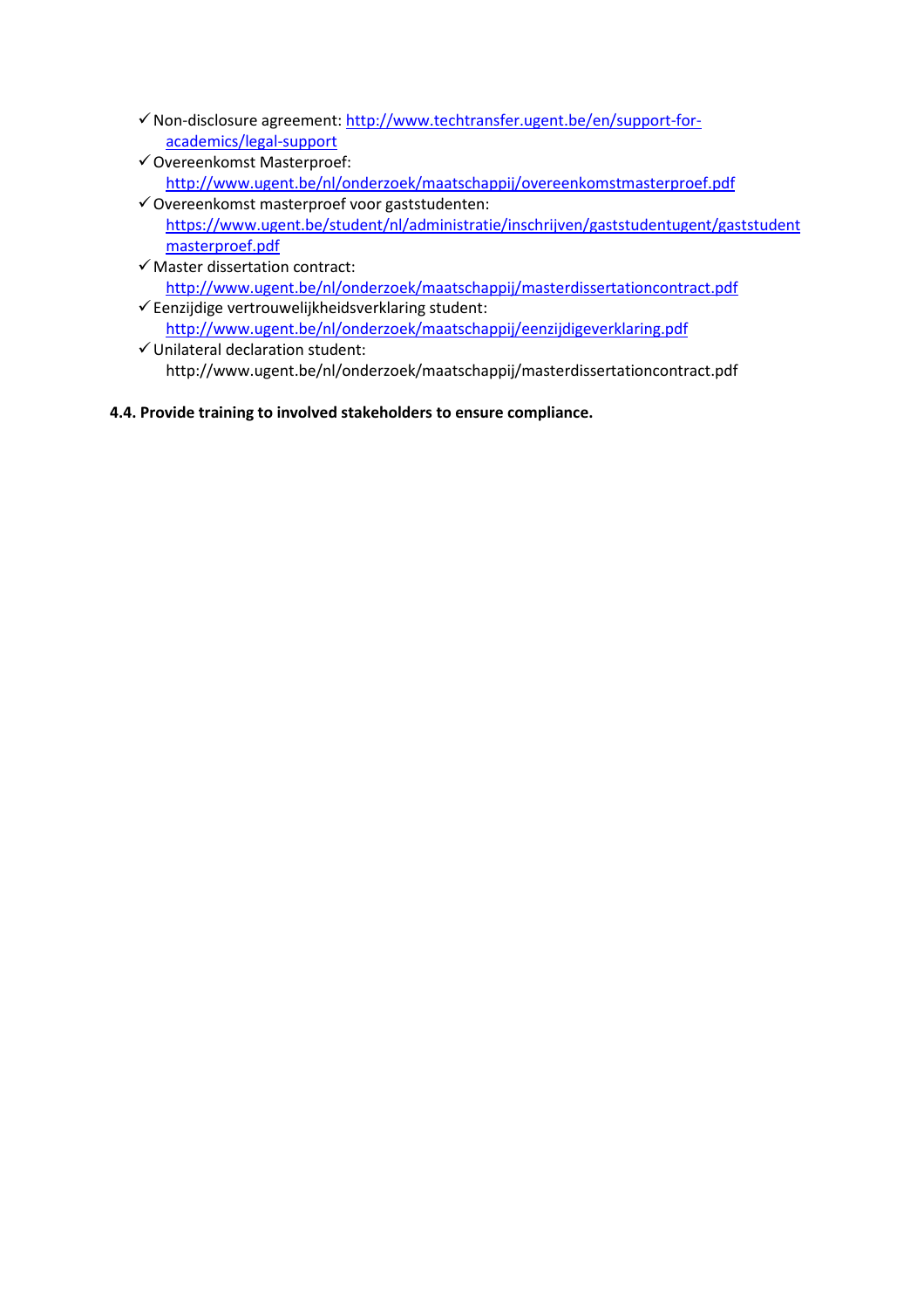#### **Annex 1**

### **BEST PRACTICE OFFICE PROCEDURES FOR DEALING WITH CONFIDENTIAL AND REGISTERED CONFIDENTIAL DATA**

This document is intended to provide guidance to individuals (including faculty staff, graduate assistants, student employees, and others) and departments dealing with data that the University classifies as "confidential".

#### **Computers and Printers:**

When possible, computers and printers that might be used for confidential data should be placed in secure areas where access is restricted to only those individuals with permission to access confidential information.

Stand at public printers or have documents containing confidential information retrieved immediately so that unauthorized individuals have no opportunity to see the information.

#### **Computer Display:**

Remove confidential data from screens where it is not required.

Be aware of the position of computer screens. Unauthorized individuals should not be able to read screens containing confidential information. Use a monitor visor or hood in service areas.

Be sure to log off from applications that show confidential data so that no data is accessible after you are finished.

Computers that are used to access confidential data should have screen savers so that unauthorized people cannot read the information if they happen to wander into a restricted area.

Computers that are used to access confidential data should have a time-out feature so that when a staff person steps away from his/her computer for a period of time, the staff person is required to re-enter his or her password.

The use of a password protected monitor is highly recommended.

#### **Telephone, Internet (email) and Other Communications:**

Limit information that is to be provided to others to what is required/needed/requested. Do not use a general form that contains additional confidential information not required to satisfy a request. For example, if another office needs to verify name and address information, and that information appears on a form that also contains other confidential information either black out the unnecessary information on the form or else use another means for providing the requested information.

Conversations (between staff members and/or staff and other individuals) containing confidential information must be restricted to 'private' and non-traffic areas where the conversations cannot be overheard by others. When reasonable, move to a private room, move to a corner of a room, keep voices low, etc.

Avoid discussing confidential information in public spaces such as elevators or cafeterias.

Never ask an individual to speak confidential information in a public setting. Ask the individual to write it on scrap paper (which is then returned to the individual) or to key it on a keypad for input to the computer.

When acquiring confidential data via telephone, ask "Are you in a private location where you can give me your confidential information verbally"? Also, never repeat information provided so that others can identify the individual with whom you are speaking and hear details of their information.

Verify the identity of individuals to whom you are providing confidential information. Do not disclose confidential information to unauthorized individuals (including family members and friends) unless the affected person has given permission. Follow any additional procedures established by the data custodian for that data.

Never leave voice mail messages containing confidential data.

On voice mail boxes that may be accessed by more than one individual, leave instructions on the voice mail that instructs the caller not to leave confidential information as part of their message.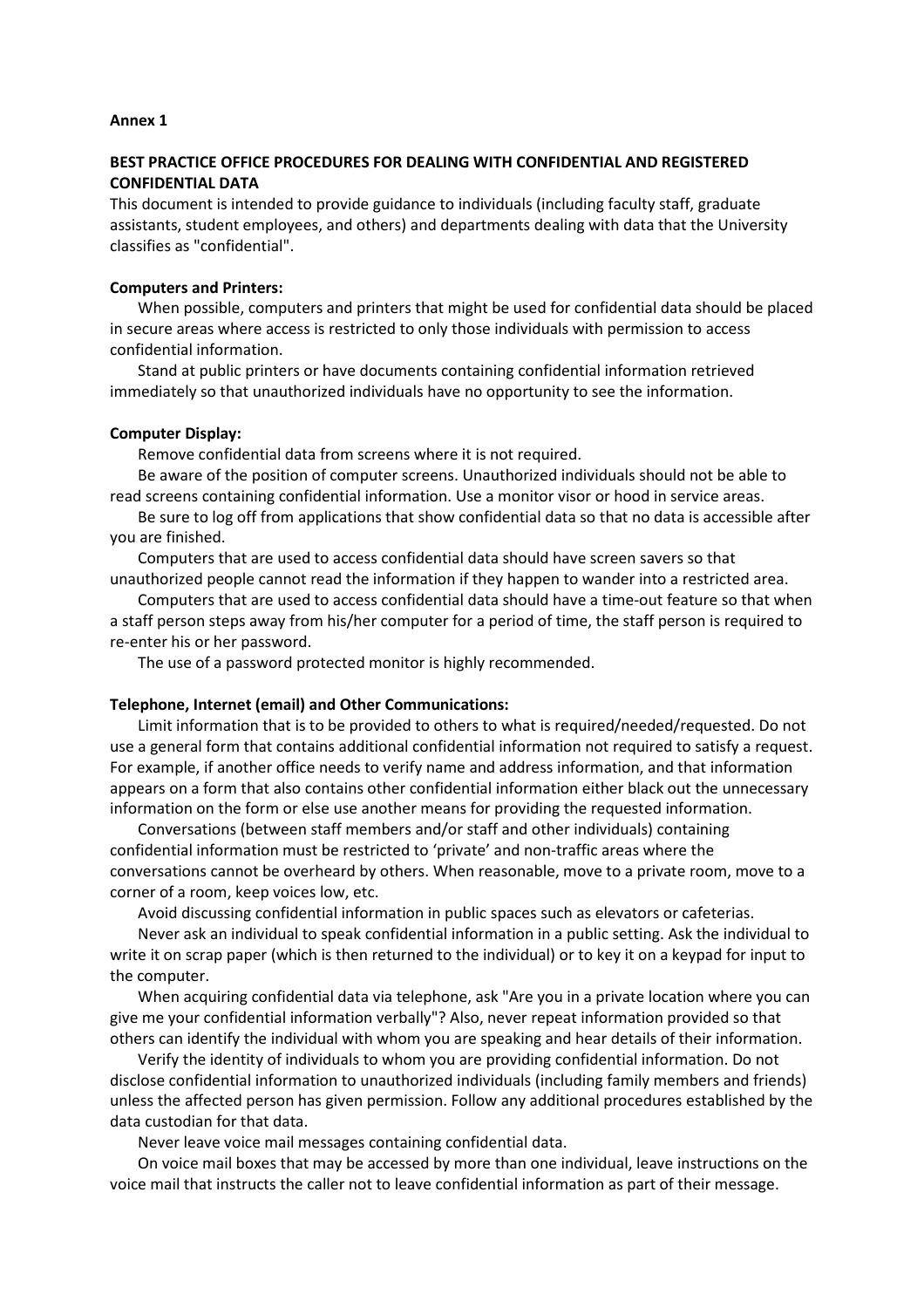Follow procedures developed by your departments for accepting confidential information from outside your department and ensuring the confidentiality of that information that is received by your department. These procedures should include handling of email messages containing confidential information.

#### **Paper:**

Do not use sign-in sheets that contain confidential information. In some cases even having full names on a sheet that is available to others might be considered breaching confidentiality. Limit signin sheets to first name only.

Do not post lists containing confidential information, nor have such lists in a place which can be viewed by others.

Remove confidential data from reports where it is not required.

Paper records and reports containing confidential and sensitive information must never be left in locations where non-staff individuals (or others without authority to view the information) have access to that information such as printers or unattended on a desktop in open view. Reports which are no longer needed and which contain confidential and/or sensitive data, must be shredded or stored securely until it can be shredded or processed for recycling.

Account for any lists, records and reports containing confidential information that are used during conferences or other meetings. Do not leave materials in meeting rooms.

#### **Labeling:**

All confidential documents should be labeled appropriately with the highest classification level that pertains to the document (confidential, internal use only). All draft documents should be clearly labeled as such.

Disposing of Materials containing Confidential Information:

Observe retention guidelines in selecting documents to be destroyed.

Records transferred to the archives which are considered confidential should be accompanied by a statement specifying: (1) the persons or administrators allowed to use the records, and (2) the length of time the records should be treated as confidential.

Confidential information not subject to records retention policies that is no longer required for business reasons should be discarded in a secure manner. Paper should be shredded prior to disposal and shredding bins should be emptied on a regular basis. Microfiche copies should be shredded or burned. Electronic information (hard disk, CD, etc.) must be destroyed, either by re-initializing (for Macs), or by using data wipe software or a degausser, or by physically destroying the media on which it is maintained.

Erase recording tapes (from dictaphones or recorders); not just writing over them. Never dispose of printed confidential information in a regular trash container.

#### **Passwords:**

Computers that are used to access confidential data must be password protected.

Employee should only be given access to those computers and information to which they are entitled. Each employee must use his/her own password to access computers containing confidential data. Passwords need to be kept confidential (not shared with anyone else) and need to be changed on a regular basis to ensure security. Passwords must never be left on "Post-it" notes next to the computer.

#### **Laptops and PDAs:**

Unless given approval by a department head or other designated authority, laptops or other portable devices (PDA's, usb sticks, etc.) should not be used to store confidential information.

Laptops and other portable equipment that contain confidential information must be kept secure and able to be accessed only by authorized individuals.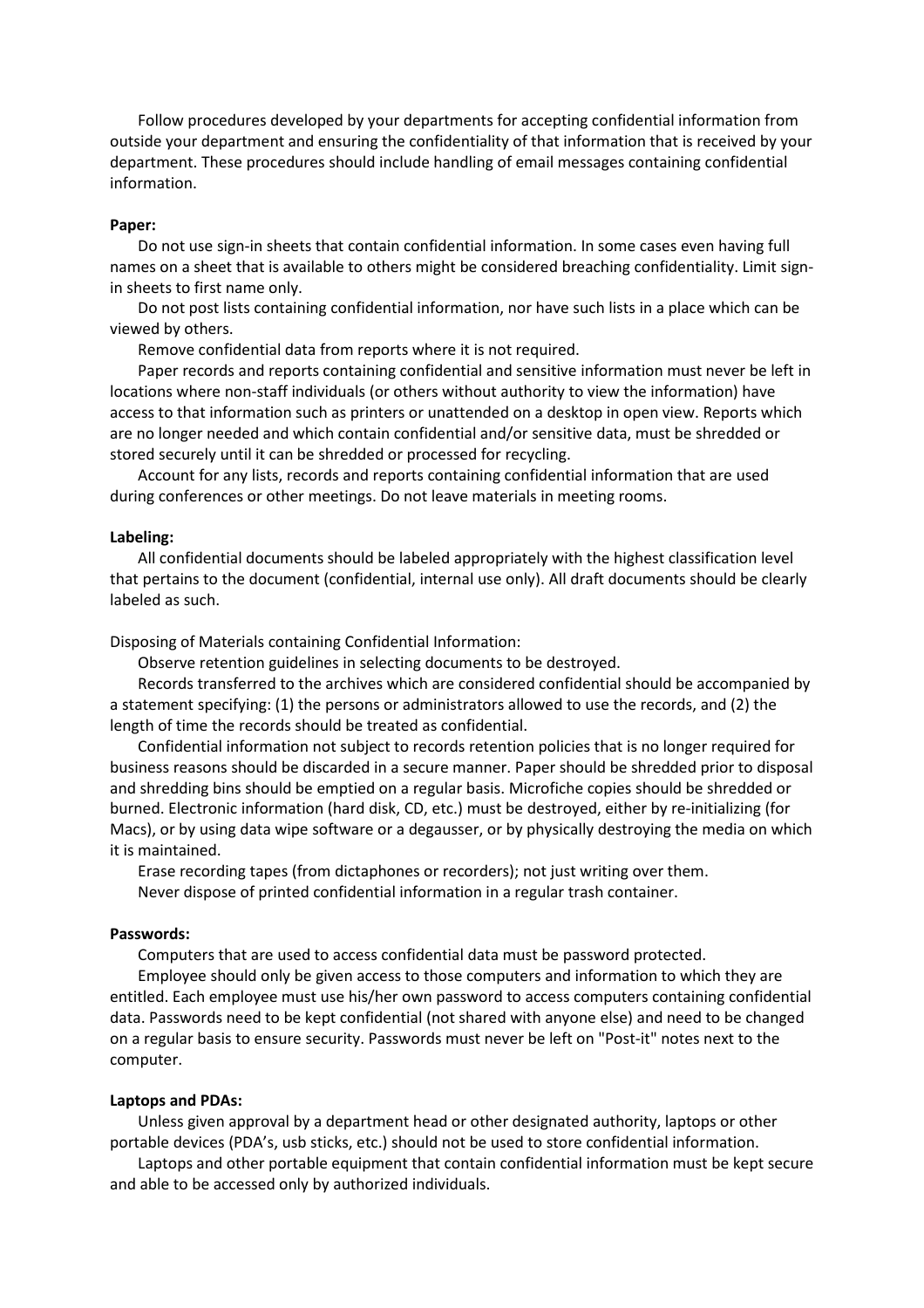Delete confidential information from laptops and personal devices as soon as it is no longer needed on those devices.

#### **Personal (Home) Computers:**

Home computers that can be accessed by other individuals (family members and/or friends) should never be used to store confidential university information. Even when the computer is not used by others, prior approval must be granted by the custodian of the data before downloading and/or storing confidential university information. Where approval is granted, the same security standards used for work machines must be used with the home computer.

#### **Storage of confidential information:**

Store copies of confidential information, such as printouts, in locked file cabinets or desks. Store non-reproducible confidential information in areas designed to safeguard it from unauthorized viewing and damage from natural cause.

Store portable equipment in a locked file cabinet or desk.

Administrative data should be stored on the network drive rather than physical drive on your PC. Regularly back up locally maintained confidential information stored on disk to ensure that information is not lost in the event of disk failure and store backups in a locked facility with limited access.

Protect electronic records containing confidential data, including backups, during storage by encrypting the confidential data.

Place confidential data stored on a hard disk in a segment that is protected by an approved security program requiring an access password.

Keys and access cards that permit entry into storage facilities where confidential data is stored must not be loaned or left where others could use them to access the secure areas.

All confidential information must be protected from cleaning staff, maintenance staff and others who may have a need to access the facility where confidential information is located.

Records and reports (paper and electronic) containing confidential information should be stored in locked rooms, cabinets and/or desks when not in use. Access to these rooms, cabinets and desks must be limited to those who are authorized to access the confidential information.

Employees should 'clean' their desks of all materials containing confidential information prior to leaving at the end of the day, and store the materials securely.

#### **Access**

Ensure that all keys and other items that allow access to confidential information, both physical access and computer access, are returned when the individual's access to the information is no longer appropriate.

Do not look up confidential information pertaining to yourself or anyone else unless you are authorized to do so.

Limit access to confidential information to the minimum needed to do the job.

Implement electronic audit trail procedures to monitor who is accessing what.

Use logs or electronic audit trails to monitor employees' access to records with confidential data. If you are required to share confidential data with other (third-party) organizations, including contractors, use written agreements to protect their confidentiality. Such agreements should prohibit such third parties from re-disclosing the confidential data, except as required by law; require such third parties to use effective security controls on record systems containing confidential data; require the return or secure disposal of the data when the agreement ends, and hold such third parties accountable for compliance with the restrictions you impose, including monitoring or auditing their practices.

#### **Security Incidents**

If confidential data is disclosed inappropriately and the individuals whose confidential data was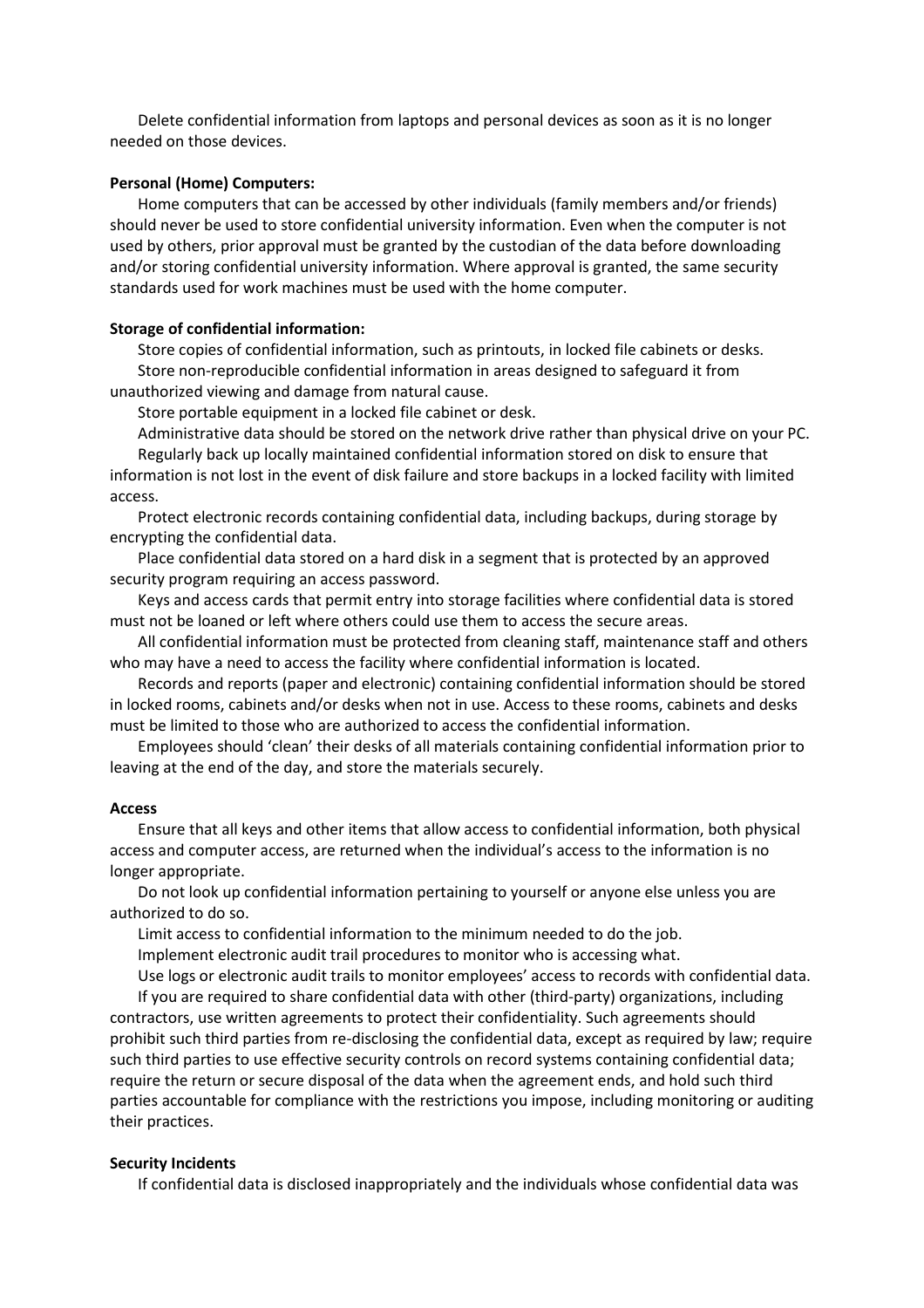disclosed are put at risk of identity theft or other harm, initiate a security response that promptly notifies the individuals potentially affected.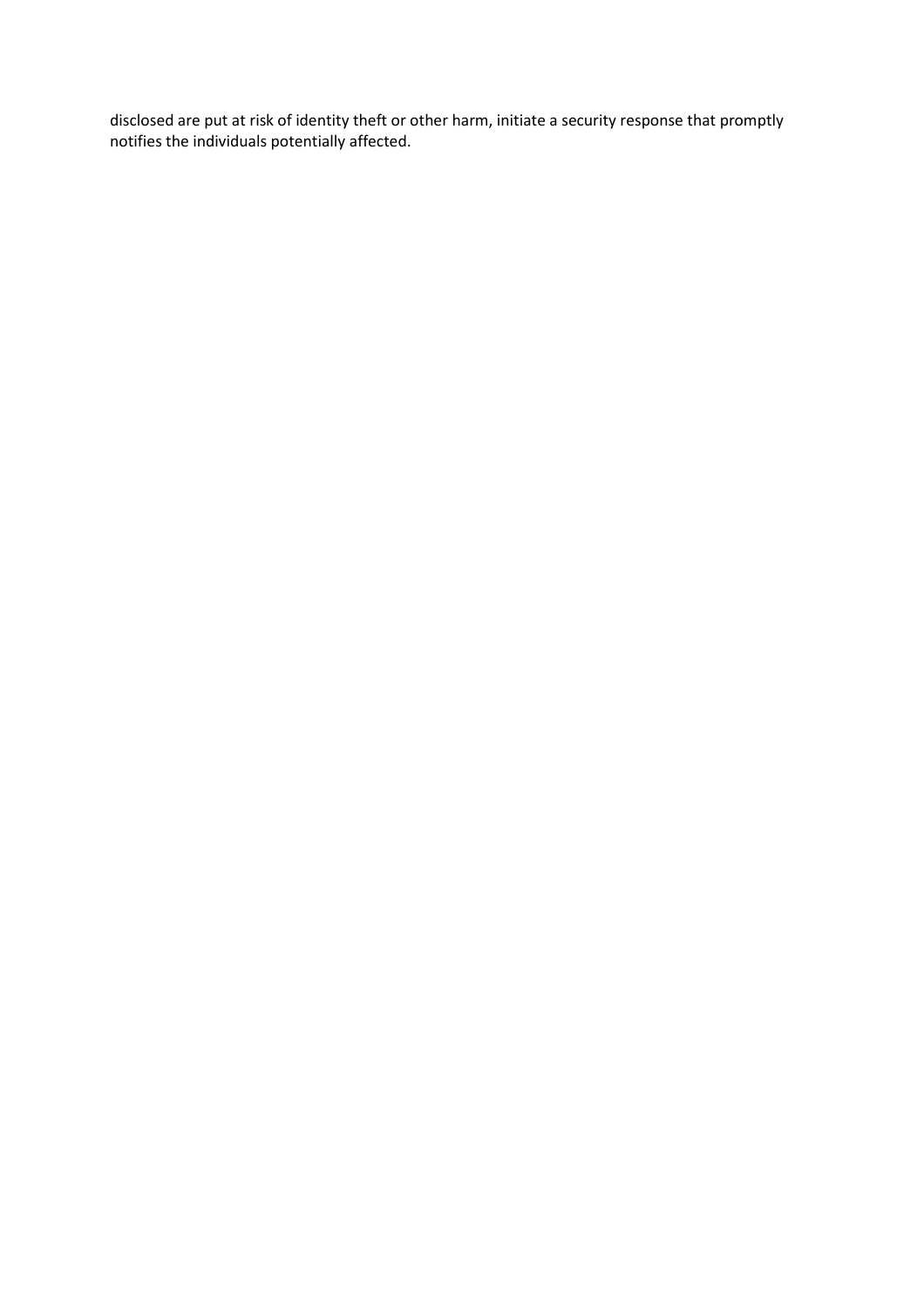#### **Bijlage 2:**

#### **REGLEMENTAIR KADER MASTERPROEF**

http://www.ugent.be/bw/nl/voor-studenten/curriculum/masterproef http://www.ugent.be/bw/en/for-students/curriculum/master-dissertation

#### **VERTROUWELIJKHEIDSASPECTEN VAN DE MASTERPROEF**

Vertrouwelijkheidsaspecten kunnen contractueel bepaald zijn in onderzoekscontracten of vrijwaren de optie om een uitvindingsaanmelding te kunnen indienen n.a.v. resultaten die bekomen werden uit een masterproef.

De toepassing van onderstaande richtlijnen is verplicht wanneer de masterproef gerelateerd is aan onderzoek met contractuele vertrouwelijkheidsafspraken. Daarnaast kan octrooibescherming van valoriseerbare resultaten een goede reden zijn om bepaalde onderzoeksaspecten confidentieel te houden en kan een publicatie embargo ingesteld worden. De toepassing van de vertrouwelijkheidprocedures gedurende de uitvoering van de masterproef belet echter niet dat finaal publiekmaking van de masterproef beoogd wordt.

#### **Richtlijnen voor een masterproef met vertrouwelijke aspecten**

- 1. Het voorstellen van de onderwerpen door de promotor/begeleider aan student(en)
- Geen vertrouwelijke informatie vermelden.

• Aangeven of de masterproef al of niet in samenwerking is met een bedrijf (indien in samenwerking met een bedrijf kan een publicatie embargo van 10 jaar ingesteld worden, dit is evenwel aanpasbaar, zie #8).

2. Het toelichten van onderwerpen door de promotor/begeleider aan student(en)

- Geen vertrouwelijke informatie meedelen aan de student (dit kan vanaf #3).
- Studenten attent maken op de overeenkomsten betreffende de masterproeven.

• Voor inkomende Erasmus-studenten is het af te raden om een onderwerp aan te bieden met vertrouwelijkheidsaspecten aangezien het moeilijk is om te controleren of de masterproef publiek gemaakt wordt in de thuisuniversiteit.

- 3. Opstartvergadering masterproef door promotor/begeleider/student
- De student de vertrouwelijkheidsverklaring laten ondertekenen.

• De promotor maakt de vertrouwelijkheidsverklaring over aan FSA.

4. Begeleidingscommissie [promotor/begeleider]

• Niet-UGent-medewerkers in de begeleidingscommissie ondertekenen de vertrouwelijkheidsverklaring.

• De vertrouwelijkheidsverklaring wordt door de promotor overgemaakt aan FSA.

• UGent-medewerkers worden door de promotor duidelijk op de hoogte gebracht van het vertrouwelijk karakter van het onderzoek. Leg de precieze vertrouwelijke elementen vast.

- 5. De uitvoering van de masterproef door de student
- Met respect voor de vertrouwelijkheid (zie Annex 1).

• Weet dat studenten mee opgenomen kunnen worden op een UGent-uitvindingsaanmelding.